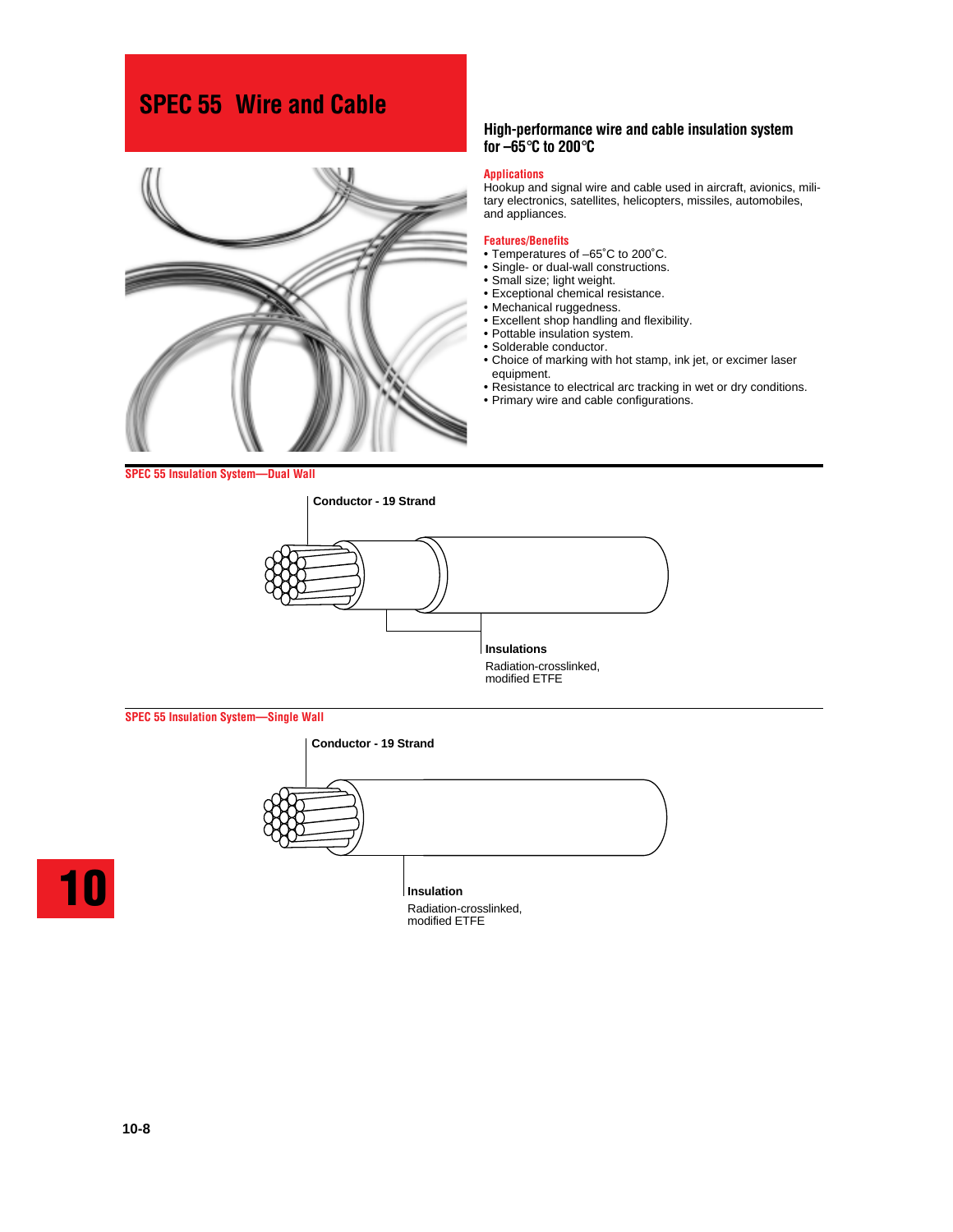# **Specifications**

| UL   | <b>Military</b>                                      | <b>Industry</b>                                                                   | Agency                                         | Raychem          |
|------|------------------------------------------------------|-----------------------------------------------------------------------------------|------------------------------------------------|------------------|
| 3467 | MIL-W-22759/32-35 and /41-46<br>MIL-C-27500 (cables) | Civil Aviation Authority Accessory NASA preferred product list<br>Approval E11749 |                                                | Specification 55 |
| 3523 | Def. Stan. 61-12, Part 21,<br>Types $1, 2$ , and $3$ | Boeing material specification<br>(BMS)13-48F                                      | European Space Agency<br>3901/011 and 3901/012 |                  |
| 3557 | Def. Stan. 61-12, Part 29                            |                                                                                   |                                                |                  |
| 3560 | <b>British Standard G233</b>                         |                                                                                   |                                                |                  |

# **Typical Properties**

|                                             | <b>Typical value</b> | <b>Test method</b>                |
|---------------------------------------------|----------------------|-----------------------------------|
| <b>Electrical</b>                           |                      |                                   |
| Dielectric breakdown (.010 in)              | 27 kV                | <b>ASTM D3032</b>                 |
| Volume resistivity (ohm-cm)                 | $10^{16}$            | ASTM D257                         |
| Surface resistance (megohms-in)             | $5\times10^{9}$      | ASTM D257                         |
| Dielectric constant (permittivity)          | 2.7                  | ASTM D150                         |
| Dissipation factor                          | .001                 | ASTM D150                         |
| Insulation resistance (megohms for 1000 ft) | 50,000               | M22759/34                         |
|                                             |                      |                                   |
| Physical                                    |                      |                                   |
| Tensile strength (psi)                      | 6,000-8,000          | M22759/34                         |
| Elongation (%):                             |                      |                                   |
| Primary insulation (core)                   | 170                  | M22759/34                         |
| Overall                                     | 100                  | M22759/34                         |
| Electrical arc tracking                     | Pass                 | <b>ASTM D3032</b>                 |
| Flammability                                |                      |                                   |
| Oxygen index (%)                            | 40                   | <b>ASTM 2863</b>                  |
| Vertical flame test:                        |                      |                                   |
| Afterburn (sec)                             | $\mathbf 0$          | Raychem Spec. 55                  |
| Burn length (in)                            | 2.25                 | Raychem Spec. 55                  |
|                                             |                      |                                   |
| <b>Thermal properties</b>                   |                      |                                   |
| Crosslinking proof test (7 hr @ 300°C)      | Pass                 | M22759/34                         |
| Cold bend (-65°C)                           | Pass                 | M22759/34                         |
| <b>Chemical resistance</b>                  |                      |                                   |
| Water absorption (%)                        | .03                  | ASTM D570                         |
| Hydrolytic stability                        | Will not hydrolyze   | ASTM D570                         |
| <b>Fluid immersion</b>                      | Pass                 | M22759/34                         |
|                                             |                      |                                   |
| Mechanical*                                 |                      |                                   |
| Dynamic cut-through (lb)*                   | 45                   | Raychem Spec. 55                  |
| Scrape abrasion (cycles)*                   | 75                   | Raychem Spec. 55                  |
| Crush resistance (lb)*                      | 135                  | .062-inch-diameter mandrel        |
| Impact resistance (in-lb)*                  | 14.2                 | ASTM D256 (.031 rad, 1 ft-lb arm) |

\* Mechanical tests performed at room temperature on dual-wall 20 AWG SPEC 55 wire (55A0811-20).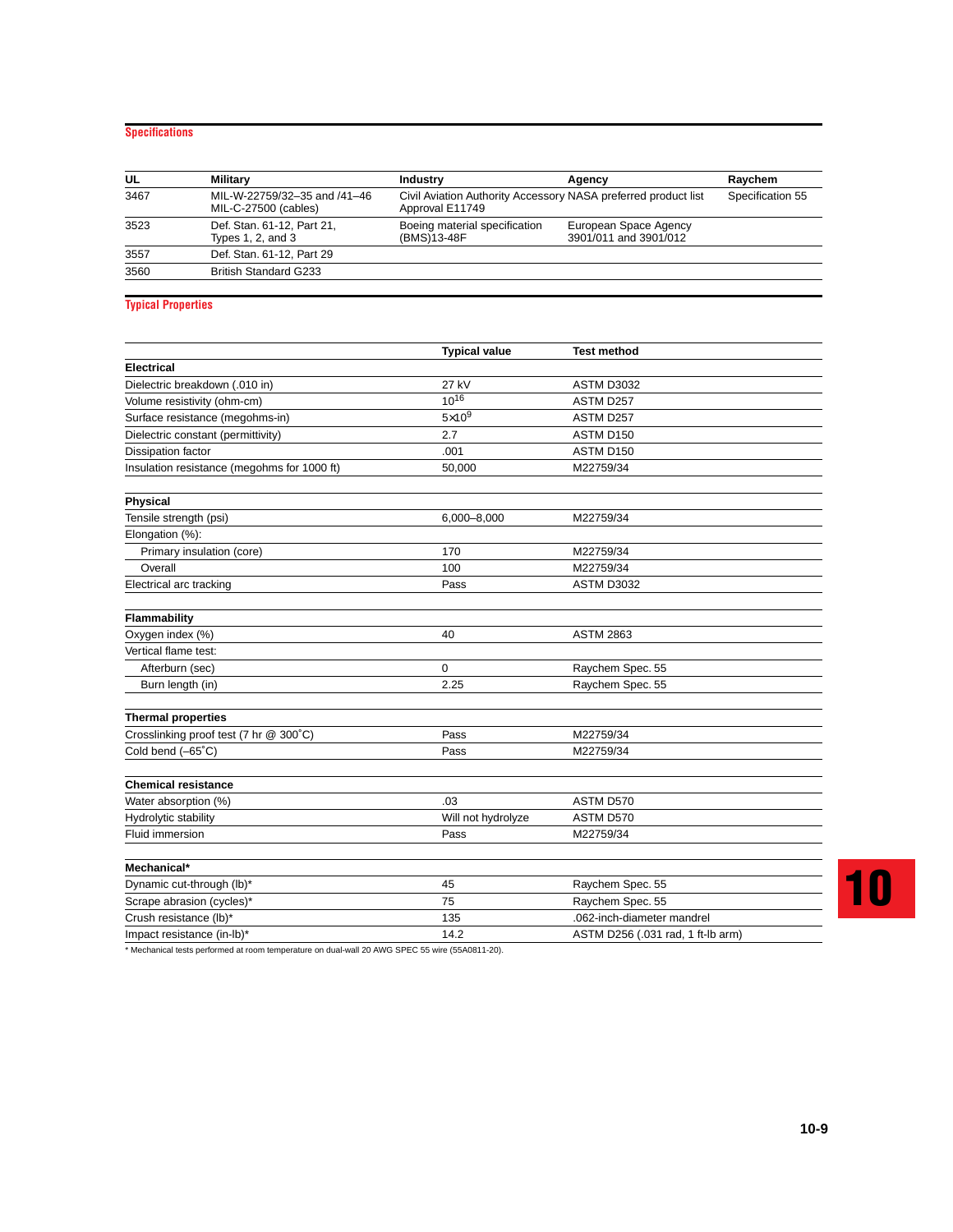

#### **Example:** 55A1131-22-9/96/93-9

Round-braid shielded, jacketed cable with three components of 600-V lightweight hookup wire that is 22 AWG tin-coated copper. Components are coded white, white with a blue stripe, and white with an orange stripe, with an overall white, crosslinked, modified ETFE jacket.

#### **SPEC 55 Part Numbering System**

| <b>Temperature rating</b>                            | <b>Conductor material</b>                                           | AWG range available | Raychem part no. | MIL-SPEC no. |  |
|------------------------------------------------------|---------------------------------------------------------------------|---------------------|------------------|--------------|--|
|                                                      | 600-V lightweight single-wall hookup wire, .006-inch nominal wall   |                     |                  |              |  |
| $150^{\circ}$ C                                      | Tin-coated copper                                                   | $12 - 30$           | 55A0111          | M22759/32    |  |
| 200°C                                                | Silver-coated copper                                                | $12 - 28$           | 55A0112          | M22759/44    |  |
| $200^{\circ}$ C                                      | Nickel-coated copper                                                | $12 - 28$           | 55A0113          | M22759/45    |  |
| 200°C                                                | Silver-coated high-strength alloy                                   | $20 - 30$           | 55A0114          | M22759/33    |  |
| 200°C                                                | Nickel-coated high-strength alloy                                   | $20 - 28$           | 55A0116          | M22759/46    |  |
|                                                      |                                                                     |                     |                  |              |  |
|                                                      | 600-V lightweight dual-wall airframe wire, .008-inch nominal wall   |                     |                  |              |  |
| $150^{\circ}$ C                                      | Tin-coated copper                                                   | $6 - 26$            | 55A0211          |              |  |
| 200°C                                                | Silver-coated copper                                                | $10 - 26$           | 55A0212          |              |  |
| 200°C                                                | Nickel-coated copper                                                | $10 - 26$           | 55A0213          |              |  |
| 200°C                                                | Silver-coated high-strength alloy                                   | $18 - 30$           | 55A0214          |              |  |
| $200^{\circ}$ C<br>Nickel-coated high-strength alloy |                                                                     | $16 - 26$           | 55A0216          |              |  |
|                                                      |                                                                     |                     |                  |              |  |
|                                                      | 600-V dual-wall airframe wire, .010-inch nominal wall               |                     |                  |              |  |
| $150^{\circ}$ C                                      | Tin-coated copper                                                   | $00 - 24$           | 55A0811          | M22759/34    |  |
| 200°C                                                | Silver-coated copper                                                | $00 - 26$           | 55A0812          | M22759/43    |  |
| 200°C                                                | Nickel-coated copper                                                | $00 - 26$           | 55A0813          | M22759/41    |  |
| 200°C                                                | Silver-coated high-strength alloy                                   | $20 - 26$           | 55A0814          | M22759/35    |  |
| 200°C                                                | Nickel-coated high-strength alloy                                   | $20 - 26$           | 55A0816          | M22759/42    |  |
|                                                      |                                                                     |                     |                  |              |  |
|                                                      | 600-V medium-weight dual-wall airframe wire, .015-inch nominal wall |                     |                  |              |  |
| $150^{\circ}$ C                                      | Tin-coated copper                                                   | $10 - 24$           | 55A0711          |              |  |
| $200^{\circ}$ C                                      | Silver-coated copper                                                | $16 - 24$           | 55A0712          |              |  |
| $200^{\circ}$ C                                      | Nickel-coated copper                                                | $16 - 24$           | 55A0713          |              |  |
| $200^{\circ}$ C                                      | Silver-coated high-strength alloy                                   | $16 - 24$           | 55A0714          |              |  |
| 200°C                                                | Nickel-coated high-strength alloy                                   | $16 - 26$           | 55A0716          |              |  |
|                                                      |                                                                     |                     |                  |              |  |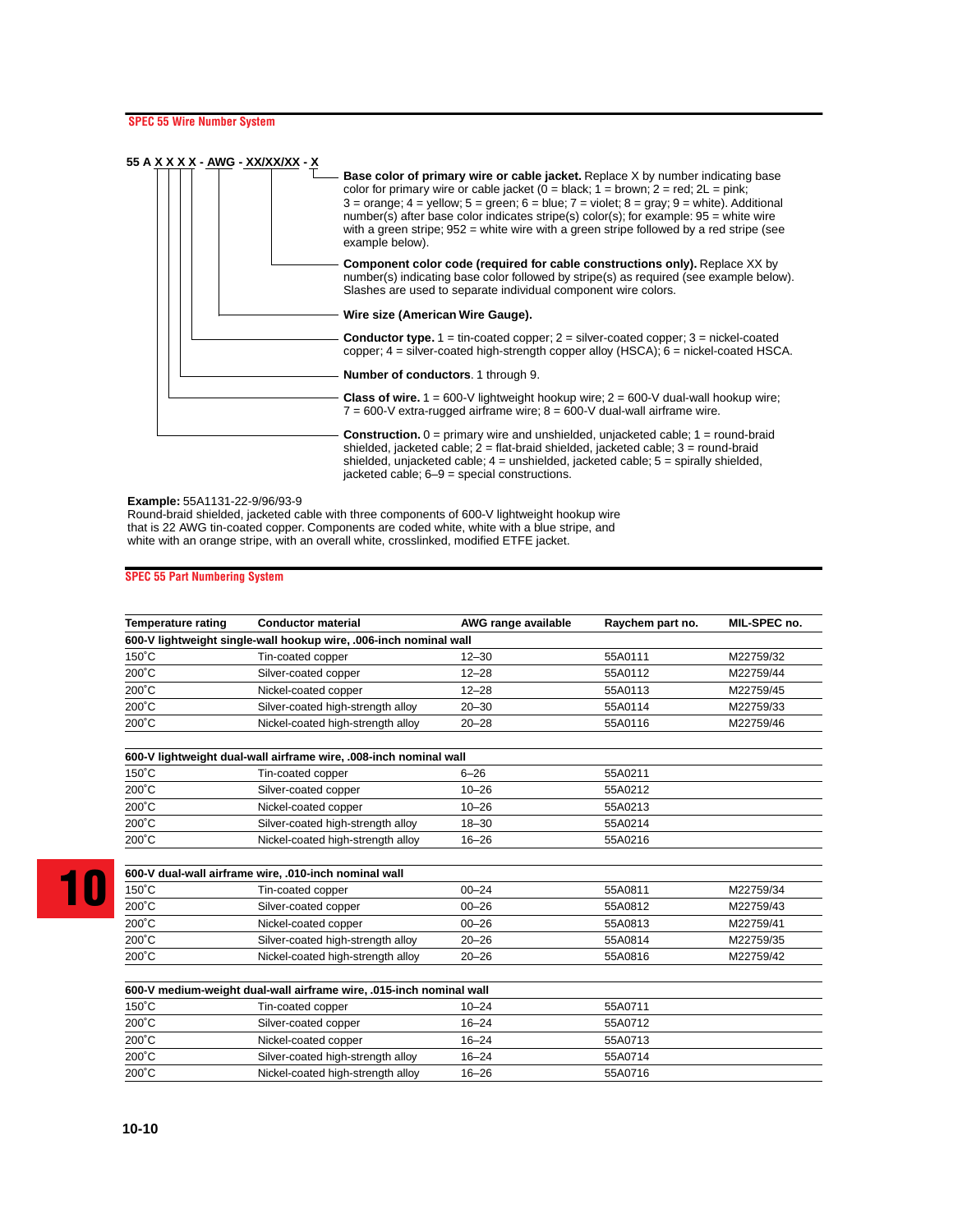# **Product Dimensions (SPEC 55 primary wire)**

| Wire size<br>(AWG) | Raychem<br>part number <sup>a,b</sup>                           | Conductor<br>stranding<br>(no. $\times$ AWG) | Diameter in<br>inches (mm) | Max. weight in<br>$Ib/1000$ ft <sup>c</sup><br>(g/m or kg/km) |
|--------------------|-----------------------------------------------------------------|----------------------------------------------|----------------------------|---------------------------------------------------------------|
|                    | Hookup wire 600-V 55A011X <sup>a</sup> .006-inch wall thickness |                                              |                            |                                                               |
| 30                 | 55A011X-30-Y                                                    | $7 \times 38$                                | .024(61)                   | $.66$ $(.98)$                                                 |
| 28                 | 55A011X-28-Y                                                    | $7 \times 38$                                | .027(.69)                  | .91(1.35)                                                     |
| 26                 | 55A011X-26-Y                                                    | $19 \times 38$                               | .032(.81)                  | 1.4(2.08)                                                     |
| 24                 | 55A011X-24-Y                                                    | $19 \times 36$                               | $.037$ $(.94)$             | 2.0(2.98)                                                     |
| 22                 | 55A011X-22-Y                                                    | $19 \times 34$                               | .043(1.09)                 | 2.8(4.17)                                                     |
| 20                 | 55A011X-20-Y                                                    | $19 \times 32$                               | .050(1.27)                 | 4.3(6.40)                                                     |
| 18                 | 55A011X-18-Y                                                    | $19 \times 30$                               | .060(1.52)                 | 6.5(9.67)                                                     |
| 16                 | 55A011X-16-Y                                                    | $19 \times 29$                               | .068(1.73)                 | 8.3(12.35)                                                    |
| 14                 | 55A011X-14-Y                                                    | $19 \times 27$                               | .085(2.16)                 | 13.0 (19.35)                                                  |
| 12                 | 55A011X-12-Y                                                    | $37 \times 28$                               | .103(2.62)                 | 19.7 (29.30)                                                  |

# **Airframe wire 600-V 55A081Xa .010-inch wall thickness**

| 26          | 55A081X-26-Y | $19 \times 38$   | .040(1.02)   | 1.7(2.53)      |  |
|-------------|--------------|------------------|--------------|----------------|--|
| 24          | 55A081X-24-Y | $19 \times 36$   | .045(1.14)   | 2.3(3.42)      |  |
| 22          | 55A081X-22-Y | $19 \times 34$   | .050(1.27)   | 3.2(4.76)      |  |
| 20          | 55A081X-20-Y | $19 \times 32$   | .058(1.47)   | 4.7(6.99)      |  |
| 18          | 55A081X-18-Y | $19 \times 30$   | .070(1.78)   | 7.2(10.71)     |  |
| 16          | 55A081X-16-Y | $19 \times 29$   | .077(1.96)   | 9.0(13.39)     |  |
| 14          | 55A081X-14-Y | $19 \times 27$   | .094(2.39)   | 13.8 (20.54)   |  |
| 12          | 55A081X-12-Y | $37 \times 28$   | .111(2.82)   | 20.5(30.51)    |  |
| 10          | 55A081X-10-Y | $37 \times 26$   | .134(3.40)   | 32.4 (48.22)   |  |
| 8           | 55A081X-8-Y  | $133 \times 29$  | .195(4.95)   | 60.3 (89.74)   |  |
| 6           | 55A081X-6-Y  | $133 \times 27$  | .241(6.12)   | 94.5 (140.63)  |  |
| 4           | 55A081X-4-Y  | $133 \times 25$  | .310(7.87)   | 150.0 (223.22) |  |
| 2           | 55A081X-2-Y  | $665 \times 30$  | .408(10.36)  | 239.0 (370.51) |  |
|             | 55A081X-1-Y  | $817 \times 30$  | .470 (11.94) | 290.0 (483.60) |  |
| $\mathbf 0$ | 55A081X-0-Y  | $1045 \times 30$ | .510 (12.95) | 377.0 (569.90) |  |
| 00          | 55A081X-00-Y | $1330 \times 30$ | .570 (14.78) | 487.0 (744.00) |  |
|             |              |                  |              |                |  |

 $aX =$  conductor type (see Part Numbering System on previous page)

bY=color as specified

cWeight is for tin-coated copper conductor

Note: MIL-W-22759 requires a fabric overbraid on 2 through 00 AWG; special Raychem part numbers are assigned to these MIL-SPEC constructions.